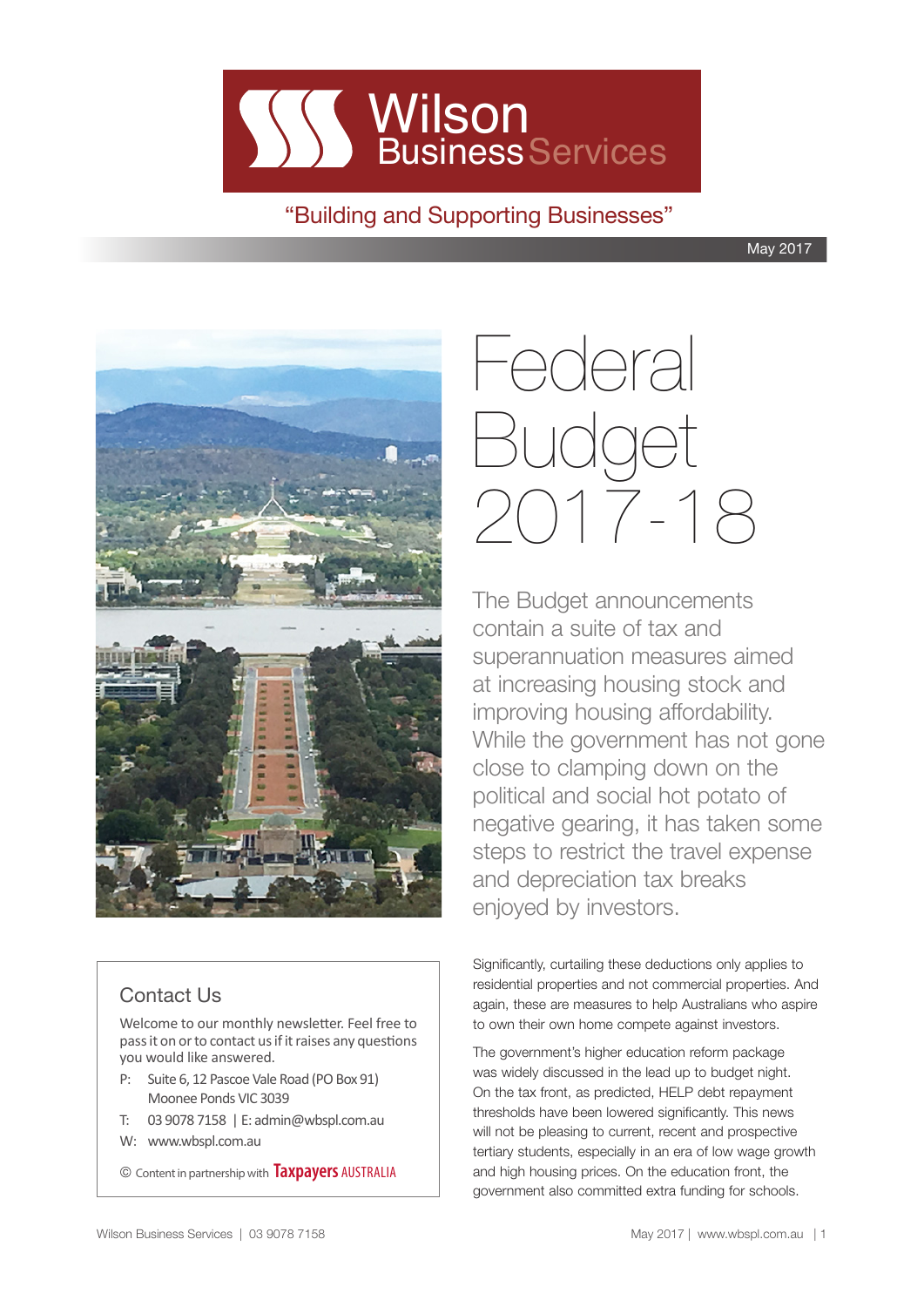### Federal Budget 2017 *cont*

Infrastructure and health initiatives are staples of every federal budget and this year is no different. As usual, with large-scale national interest commitments, the government giveth, and the government taketh away.

Last year, many individual taxpayers received small "cake and coffee" tax cuts (so called because they averaged around \$6) which were touted as an important first step to addressing bracket creep.

But one year later, the government announces that the Medicare Levy will increase to 2.5%, which will surely eat into those tax cuts (for those lucky enough to have received them). The higher Medicare Levy will go towards funding the NDIS and a new Medicare Guarantee Fund.

Last year's Budget was one for small businesses. This year, the small gift is a one year extension of the \$20,000 instant asset write-off for 2017-18. Unfortunately, the government will tighten access to the small business CGT concessions. For larger businesses, the government will again try valiantly to push the rest of its 10-year company tax cut plan through a Senate that was unwilling to give those tax cuts to companies with turnovers exceeding \$50 million a mere 6 weeks ago.

In a non-election year, there have not been too many sweeteners, but a focus on balancing the budget. The attempts to improve housing affordability are certainly to be applauded – time (and housing prices) will tell whether they hit their mark.  $\blacksquare$ 



### **FEDERAL BUDGET 2017:**

## Individuals

### Medicare levy will increase from  $2\%$  to  $2.5\%$

The Medicare levy will increase by 0.5% from 2019-20 to ensure that the National Disability Insurance Scheme (NDIS) is fully funded. Other tax rates that incorporate the top personal tax rate, such as the FBT rate, will also increase.

The increase in the Medicare levy will swallow the benefits from last year's tax cuts for individuals with taxable incomes exceeding \$80,000. The increase however has been pushed out to beyond the next federal election.

### Medicare levy low-income thresholds increase

The Medicare levy low-income thresholds will increase from 2016-17 (see table below). The increase in the low-income thresholds will provide some relief for lower income earners from the across-the-board 0.5% increase to the Medicare levy that will commence in 2019-20. Ideally, the government will increase the thresholds in line with economic growth or wage growth so that affected taxpayers are not disadvantaged over the years.

|                                  | <b>Current threshold</b> | Threshold in 2018-19                                 |
|----------------------------------|--------------------------|------------------------------------------------------|
| Single                           | \$21,335                 | \$21,655                                             |
| Family                           | \$36,001                 | \$36,541 (plus \$3,356)<br>for each dependent child) |
| Single seniors and<br>pensioners | \$33,738                 | \$34,244                                             |
| Senior and pensioners<br>family  | \$46,966                 | \$47,670 (plus \$3,356)<br>for each dependent child) |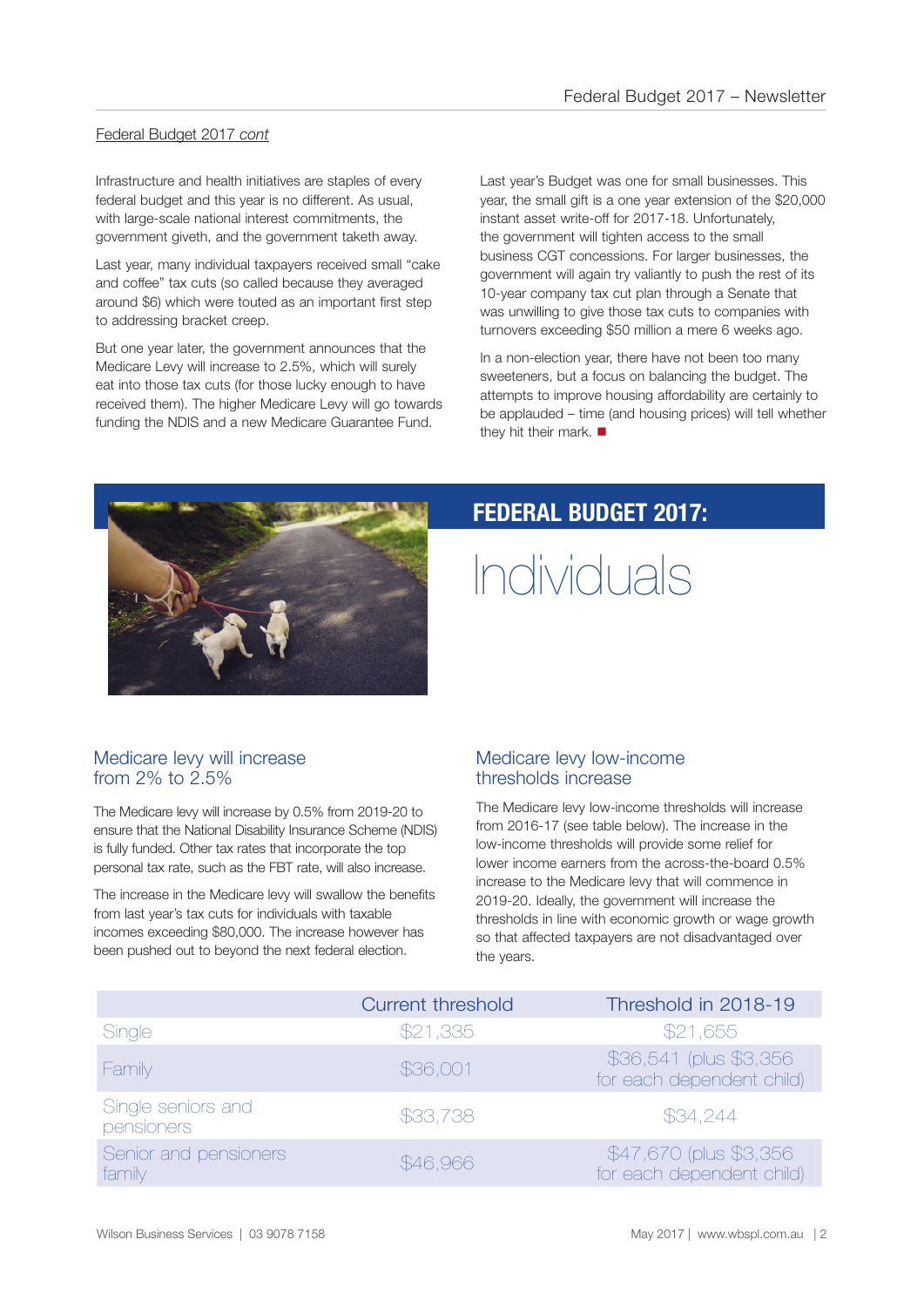### Federal Budget 2017: Individuals *cont*

### HELP debt repayments

From 1 July 2019, the indexation of the Higher Education Loan Program (HELP) repayment thresholds, currently linked to Average Weekly Earnings (AWE), will be changed to align to the Consumer Price Index (CPI). The new thresholds and rates apply from 2018-19, and the indexation of HELP repayment thresholds to CPI from 2019-20. See table below.

This measure is part of the government's Higher Education Reform Package. Overall, the proposal to reduce repayment thresholds by almost \$14,000 will not be welcomed by current university students, high school students who aim to study at university, and former students who are still bearing a HELP debt. The reduction of the minimum repayment rate from 4% to 1% may not offer sufficient relief from the change in thresholds.

### Family Tax Benefit Part A

The government will reduce Family Tax Benefit (FTB) Part A supplement payments by \$28 per fortnight for each child who does not meet immunisation requirements. The government will also implement a consistent 30 cents in the dollar income test taper for FTB Part A families with a household income in excess of the Higher Income Free Area (currently \$94,316).

The measure will apply for the supplement payments from 2017-18, and the income test taper from 2018-19.

The FTB Part A supplement payment announcement is aimed at discouraging parents from not immunising their children. The income test taper proposal ensures that higher income families are subject to the same income test taper rates.  $\blacksquare$ 

### Changed HELP thresholds & repayment rates

|                                                                    |                     | Current (2017-18) Proposed (2018-19) |
|--------------------------------------------------------------------|---------------------|--------------------------------------|
| Minimum repayment threshold<br>(taxable income)                    | \$55,874            | \$42,000                             |
| Minimum repayment rate (applies<br>to minimum repayment threshold) | 4%                  | 1%                                   |
| Maximum repayment rate                                             | 8% (from \$107,214) | $9.5%$ (from<br>\$100,655            |



### Travel expenses relating to residential rental properties

The government will disallow deductions for travel expenses related to inspecting, maintaining or collecting rent for a residential rental property. The measure is to apply from 2017-18.

This seems to be an integrity measure put in place by the ATO to address concerns that many rental

### **FEDERAL BUDGET 2017:**

Housing

property owning taxpayers have been claiming travel deductions without correctly apportioning costs, or have claimed travel costs that in reality were for private travel purposes.

However this measure will not prevent property investors from engaging third parties such as real estate agents for property management services and other related services. These expenses will still be deductible as is the position now.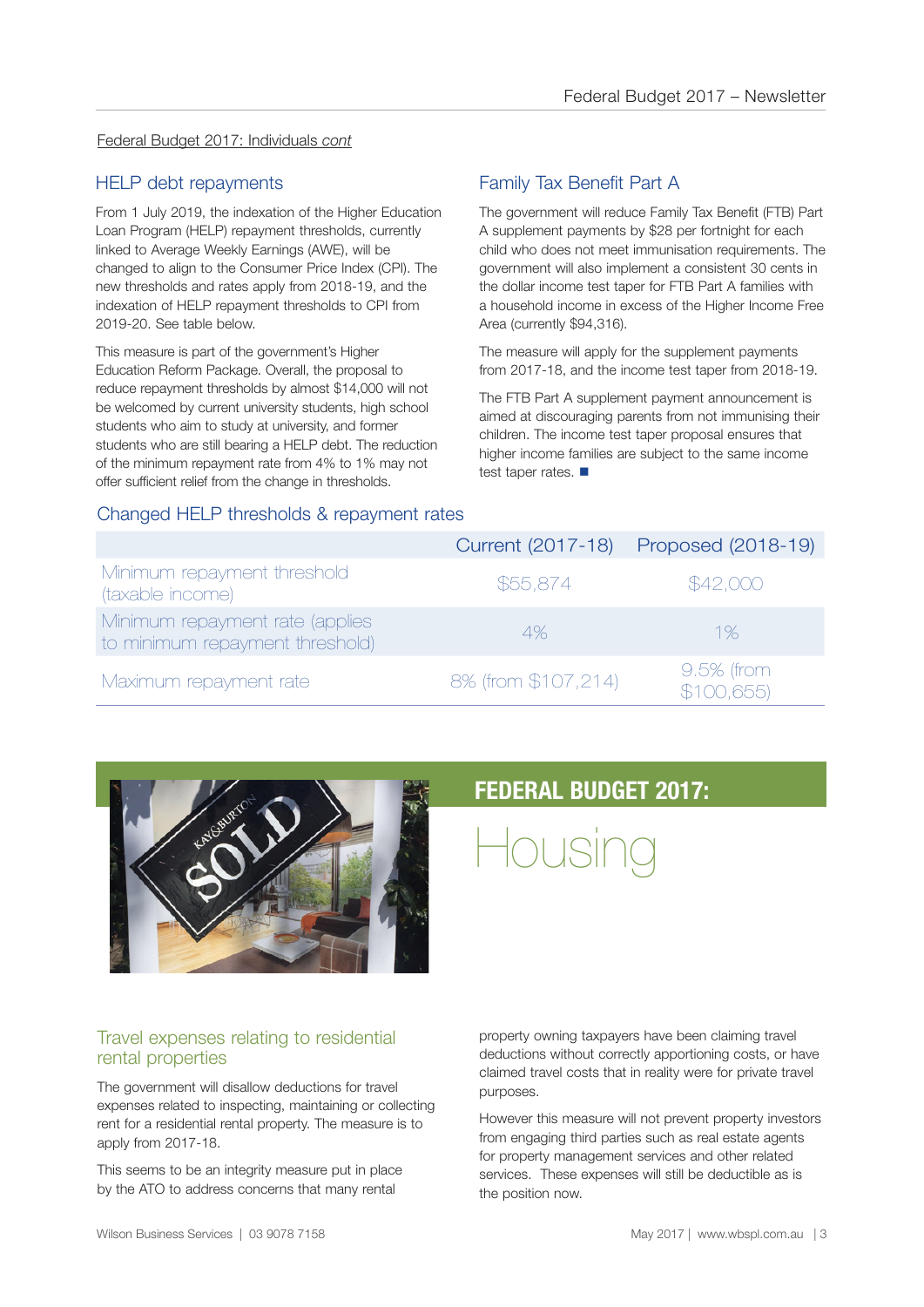### Federal Budget 2017: Housing *cont*

### Restricting rental property depreciation deductions

Currently, investors who purchase plant and equipment for a residential investment property are able to claim a deduction over the effective life of the asset. However under this measure subsequent owners of the property will be unable to claim deductions for the plant and equipment purchased by the previous owner.

Plant and equipment purchased on or before 9 May 2017 will continue to give rise to deductions for depreciation until either the investor (which may include a subsequent owner) no longer owns the asset, or the asset reaches the end of its effective life. But contracts entered into after budget night (specifically 7.30pm (AEST) on 9 May 2017) fall under the new rules.

This proposal is one of a suite of budget measures intended to improve housing affordability for owneroccupiers. While the government has stopped far short of restricting negative gearing, by limiting the ability of residential property investors to claim depreciation deductions for plant purchased by a former owner of the property, it is limiting the tax breaks enjoyed by investors.

Acquisitions of existing plant and equipment items will be reflected in the cost base for capital gains tax purposes for subsequent investors.

### Foreign and temporary residents – main residence exemption

Foreign and temporary tax residents will not be able to claim the main residence CGT exemption from budget night (that is, from 7:30pm AEST on 9 May 2017). Existing properties held before this date will be grandfathered until 30 June 2019.

Foreign and temporary residents may currently utilise the absence rule in the CGT main residence exemption provisions to claim the main residence exemption on an Australian property even if they are not residing in it. They can use the rule for up to six years if they are renting out the property, or indefinitely if they are not deriving income from the property.

These taxpayers will now be subject to CGT on the sale of real property that they claim as their main residence. In other words, the CGT main residence exemption will not apply.

Affected foreign and temporary residents may need to contemplate selling their property by 30 June 2019 if they wish to realise the increase in value without attracting Australian income tax.

### Foreign resident CGT withholding

The government will make the following changes to the foreign resident CGT withholding rules:

- the withholding rate will increase from 10% to 12.5% from 1 July 2017, and
- the withholding threshold will be lowered from \$2 million to \$750,000 from 1 July 2017.

Currently a non-final withholding tax applies to sales of real property by non-residents for tax purposes. The current withholding tax rate is 10% of proceeds of sale and applies to real property transactions with a market value of \$2 million or more.

The budget measure proposes to increase the withholding tax rate from 10% to 12.5% and lower the transaction value threshold from \$2 million to \$750,000.

The large reduction in the threshold will especially affect property vendors and purchasers in Australia's large capital cities. The sales of many more family homes will be affected by the \$750,000 threshold than by the current \$2 million threshold.

Purchasers of these properties must withhold the relevant amount at settlement and pay it to the ATO without delay (the general interest charge may apply to late payments). The penalty for failing to withhold is equal to the amount that was required to be withheld and paid.

It is also the responsibility of the purchaser to check whether a withholding obligation exists (that is, whether the vendor is likely to be non-resident). The reduction of the threshold will require many more buyers of family homes to play the role of tax collector.

A resident vendor needs to receive a clearance certificate from the ATO to ensure that withholding is to apply. Again, the reduction of the threshold creates extra administrative burden.  $\blacksquare$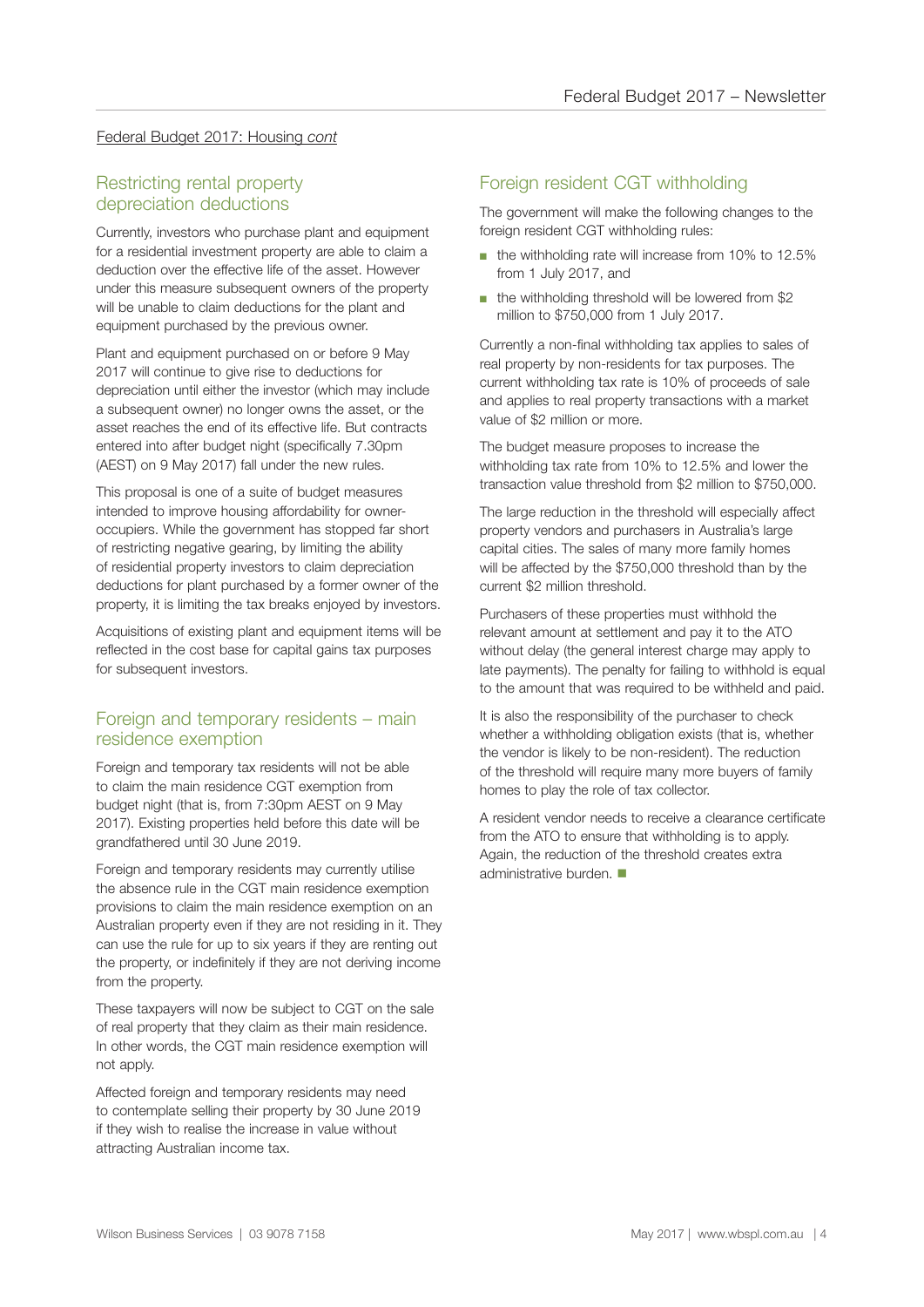#### Federal Budget 2017: Individuals *cont*



### **FEDERAL BUDGET 2017:**

Business

### \$20,000 instant asset write-off

The \$20,000 instant asset write-off will be extended for another 12 months until 30 June 2018. This was due to revert to \$1,000 on 1 July 2017.

Under this measure, small businesses (with aggregated turnovers of less than \$10 million) will be able to immediately deduct purchases of eligible assets costing less than \$20,000 first used or installed ready for use by 30 June 2018.

The business community has been asking for the \$20,000 write-off to remain permanently. Although the extension of one year is less than what most business owners would prefer, it is nevertheless a good step.

The annual aggregated turnover threshold to access this concession has also been increased from \$2 million to \$10 million from 2016-17. The threshold increase along with this Budget announcement means that many more businesses will be able to access this concession than in previous years.

Assets costing \$20,000 or more can continue to be placed into the simplified depreciation pool and depreciated at 15% for the first income year and 30% for each income year afterwards. The pool balance can also be immediately deducted if it reduces to less than \$20,000 during this period.

### Small business CGT concessions

The government will amend the small business CGT concessions to ensure that the concessions can only be accessed in relation to assets used by a small business or ownership interests in a small business.

The concessions assist owners of small businesses by providing relief from CGT on assets related to their business that help them to re-invest and grow, as well as contribute to their retirement savings through the sale of the business.

The measure, with application from 2017-18, will affect taxpayers:

- that are small businesses with annual aggregated turnover of less than \$2 million, or
- whose asset was used in a connected small business, or
- who have a maximum net asset value not exceeding \$6 million.

However without legislative detail being available, it is a little unclear as to whether the measure will result in:

- the concessions becoming unavailable in relation to passively held assets, or
- the concessions only being available in relation to passively held assets if both parties are small businesses.

In either case, it would appear that this measure will have the effect of restricting the availability of the small business CGT concessions. This is disappointing, especially with the turnover threshold remaining at \$2 million while the threshold for all other small business concessions increased to \$10 million or \$5 million from 2016-17.

### Reintroducing the 10-year enterprise tax plan

In the 2016-17 budget, the government proposed a 10-year enterprise tax plan that included progressive tax cuts over 10 years for all companies until the corporate tax rate is 25% in 2026-17.

In late March 2017, Parliament passed legislation to give effect to these tax cuts – but only for companies that carry on a business and have an aggregated annual turnover of less than \$50 million.

The government has now announced its intention to reintroduce the rest of the original package. The following is the original enterprise tax plan for all companies.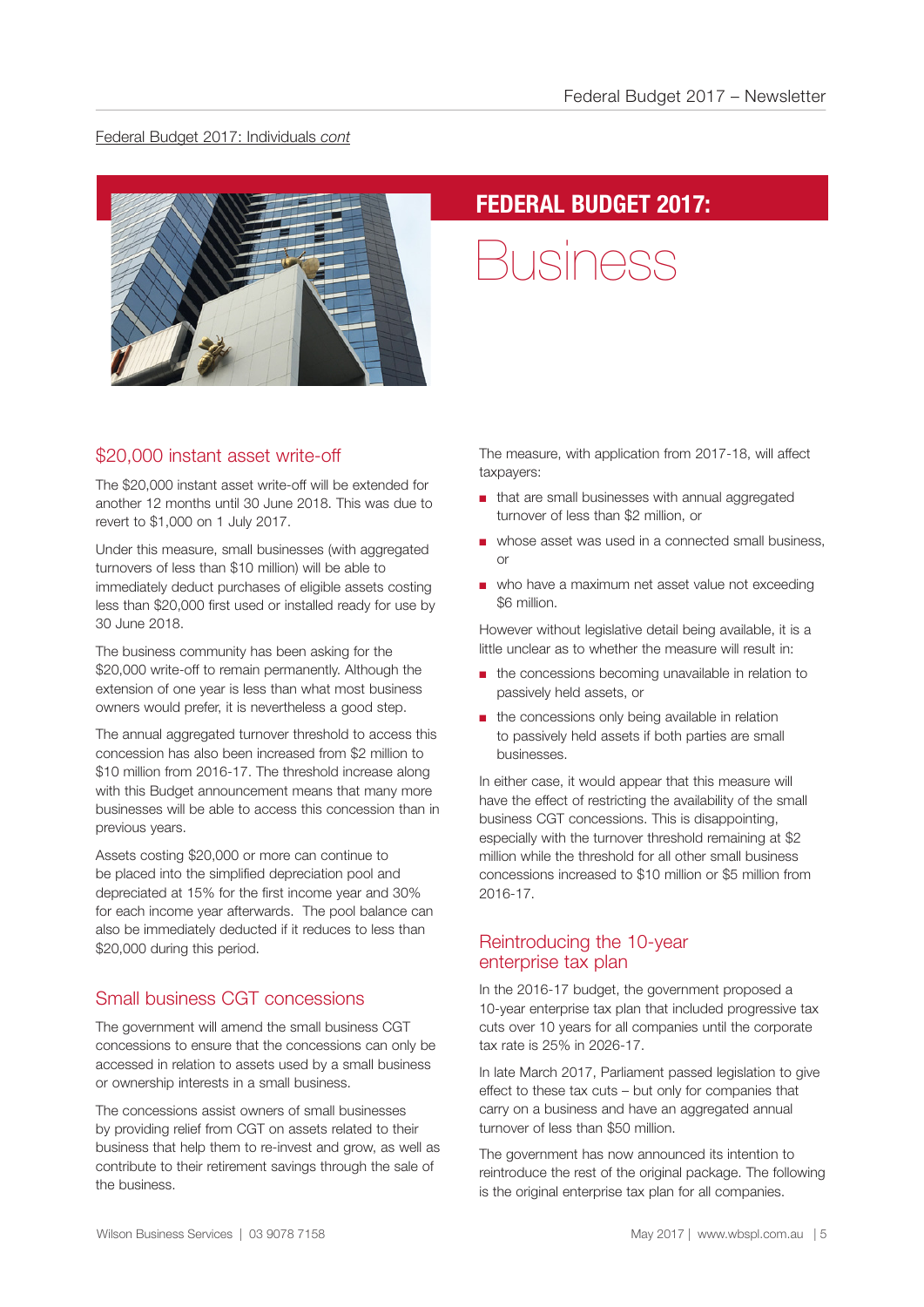#### Federal Budget 2017: Business *cont*

#### From 2016-17 to 2022-23

The initial 27.5% rate will be implemented progressively from 2016-17 to 2022-23 based on the company's annual aggregated turnover:

| Annual aggregated<br>turnover threshold | Income year in which<br>the 27.5% rate applies |
|-----------------------------------------|------------------------------------------------|
| Less than \$10 million                  | 2016-17                                        |
| \$25 million                            | 2017-18                                        |
| \$50 million                            | 2018-19                                        |
| \$100 million                           | $2019 - 20$                                    |
| \$250 million                           | 2020-21                                        |
| \$500 million                           | 2021-22                                        |
| billion                                 | 2022-23                                        |

#### From 2023-24 to 2026-27

Once all companies are at a rate of 27.5%, the rate will be progressively be reduced to 25% in 2026-27:

| Income year       | Tax rate |
|-------------------|----------|
| 2022-23 & 2023-24 | 27.5%    |
| 2024-25           | 27%      |
| 2025-26           | 26%      |
| 2026-27           | 25%      |

The government will try again to pass the corporate tax cuts for companies of all sizes. Given the reluctance by the current Senate and its amendments to the original package before it was passed for companies of less than \$50 million aggregated turnover, it would be unlikely that the tax cuts for larger companies will be passed anytime soon – unless the Government can offer a sweetener to dissenting Senators.



### First Home Super Saver Scheme

Voluntary contributions to superannuation made by first home buyers from 1 July 2017 are going to be accessible for the purpose of a first home deposit. These voluntary contributions along with associated deemed earnings can be withdrawn. Withdrawals under the scheme are allowed from 1 July 2018.

The First Home Super Saver Scheme sets the limit on the amount of voluntary contributions that can be withdrawn for the purpose of a first home deposit – up to \$15,000 per financial year and \$30,000 in total over the taxpayer's lifetime. Both members of a couple can take advantage of this measure to buy their first home together.

### **FEDERAL BUDGET 2017:**

## Superannuation

The proposal affects taxpayers who will purchase their first home and have made *voluntary* contributions of any type:

- non-concessional contributions
- **•** personal concessional contributions, and
- **salary sacrificed contributions.**

Note that mandatory employer contributions (currently at 9.5%) are not voluntary, and neither are contributions made under enterprise bargaining and similar agreements.

Note that this scheme does not allow any additional contributions to be made over and above the existing contribution caps.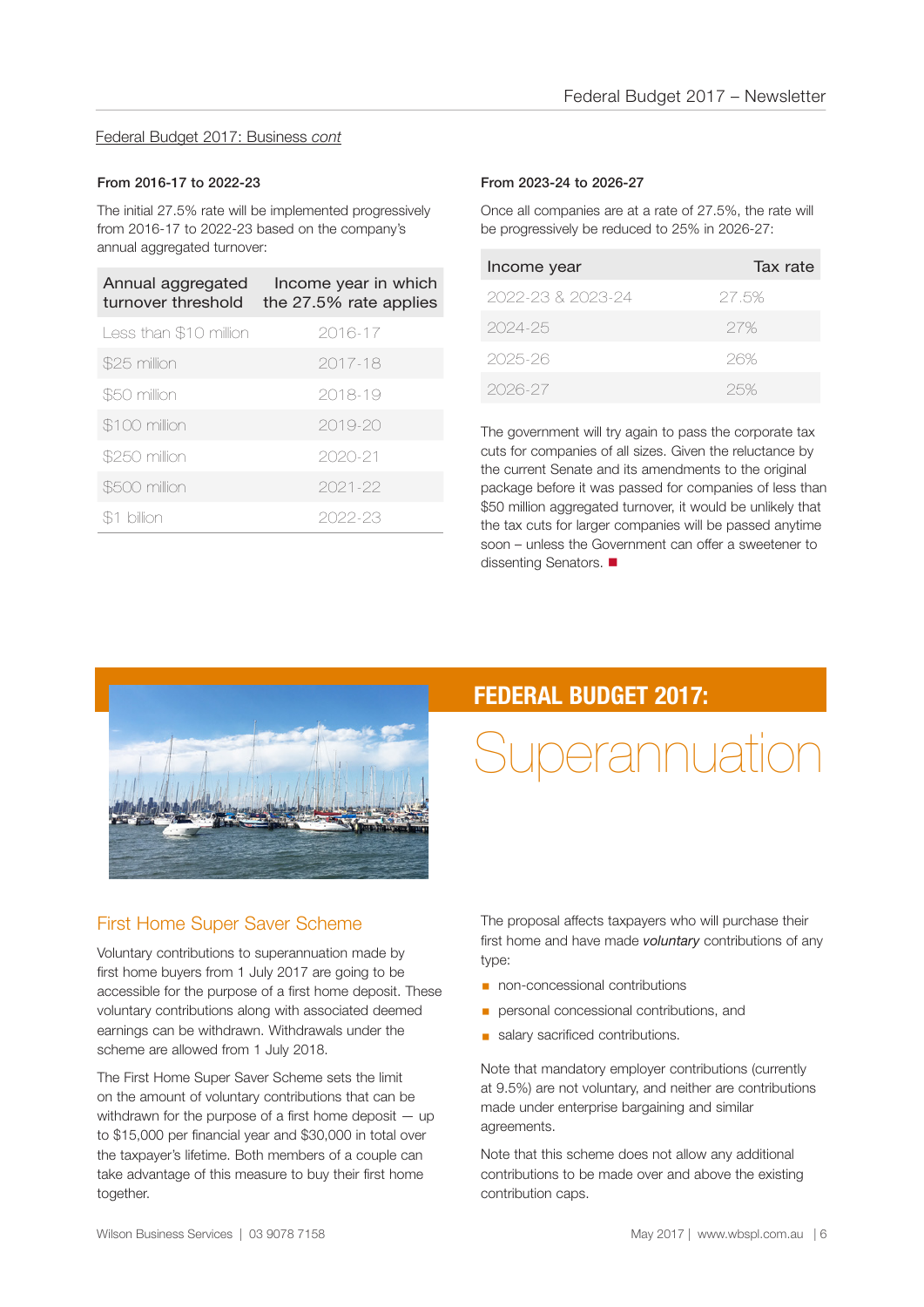### Federal Budget 2017: Superannuation *cont*

Concessional contributions and deemed earnings that are withdrawn will be taxed at marginal rates less a 30% offset. Non-concessional contributions withdrawn under the scheme will not be taxed but the deemed earnings on these contributions will be subject to tax at marginal rates less a 30% offset.

Voluntary superannuation contributions made from 1 July 2017 will be eligible for this measure. Withdrawals will be allowed from 1 July 2018.

The amount of deemed earnings that can be released together with voluntary contributions will be calculated using a deemed rate of return based on the 90-day Bank Bill rate plus 3%. The rate for the June 2017 quarter, for example, is 4.78%.

The withdrawn amounts under the scheme will not affect social security benefits, such as the Family Tax Benefit, HECS/HELP or other benefits.

The measure essentially provides a concessionally taxed environment for saving of funds to be used for a first home deposit. Rather than saving for the first home from personal income taxed at 32.5% or 37%, taxpayers will be able to salary sacrifice their income into superannuation to be taxed at 15%.

For instance, a taxpayer on a 37% marginal income tax rate saves \$2,200 in tax by salary sacrificing \$10,000. Upon withdrawal for the first home deposit, this taxpayer will need to pay \$700 in tax (after the 30% offset) on the amount withdrawn. Therefore, the net benefit is \$1,500 compared to a situation when the deposit is saved using only after-tax dollars.

The cap for non-concessional contributions for the 2017-18 financial year is \$100,000. Only superannuation members with a total superannuation balance of less than \$1.6 million as on 30 June 2017 are able to make any non-concessional contributions in the 2017-18 income year. Non-concessional contributions are not taxed in the superannuation fund.

The cap for concessional contributions for 2017-18 is \$25,000. Individual taxpayers are able to deduct concessional contributions they made for themselves. This deduction however, cannot result in a tax loss for the year. Concessional contributions form part of taxable income of the superannuation fund that is subject to a 15% income tax rate.



*Michelle earns \$60,000 a year and wants to buy her first home. Using a salary sacrifice arrangement established on 1 July 2017, she annually directs \$10,000 of pre-tax income into her superannuation account, increasing her balance by \$8,500 after the contributions tax of 15% has been paid by her fund.*

*After three years, she is able to withdraw \$27,380 of contributions and deemed earnings on those contributions:* 

*3 years of \$10,000 salary sacrificed contributions after contributions tax of 15% (\$8,500 x 3) ...............................\$25,500*

#### *plus*

*deemed earnings on the above amount accrued over three years (at a rate of 90-day Bank Bill rate plus 3%) .................\$1,880*

*Michelle's withdrawal is taxed at her marginal rate (including Medicare levy) less a 30% offset.* 

*After paying \$1,620 of withdrawal tax she has \$25,760 that she can use for her deposit. Michelle has saved around \$6,240 more for a deposit than if she had saved in a standard deposit account.*

*Michelle's partner Nick has the same income and also salary sacrifices \$10,000 annually to superannuation over the same period. Together they have \$51,520 that they can put towards a deposit, \$12,480 more than if they had saved in a standard deposit account.*

### Superannuation contributions from proceeds of downsizing

The government will allow a person aged 65 or over to make a non-concessional contribution of up to \$300,000 from the proceeds of selling their home (which they are to have owned for 10 years or more). Such contributions will be exempt from:

- the non-concessional contributions cap and \$1.6 million total superannuation balance test
- the work test
- $\blacksquare$  the age test.

Therefore, taxpayers with a total superannuation balance in excess of the general transfer balance cap, set at \$1.6 million for 2017-18, as well as those over 65 and not working, and those aged over 75, will be able to make the proposed "downsizing" contribution of \$300,000.